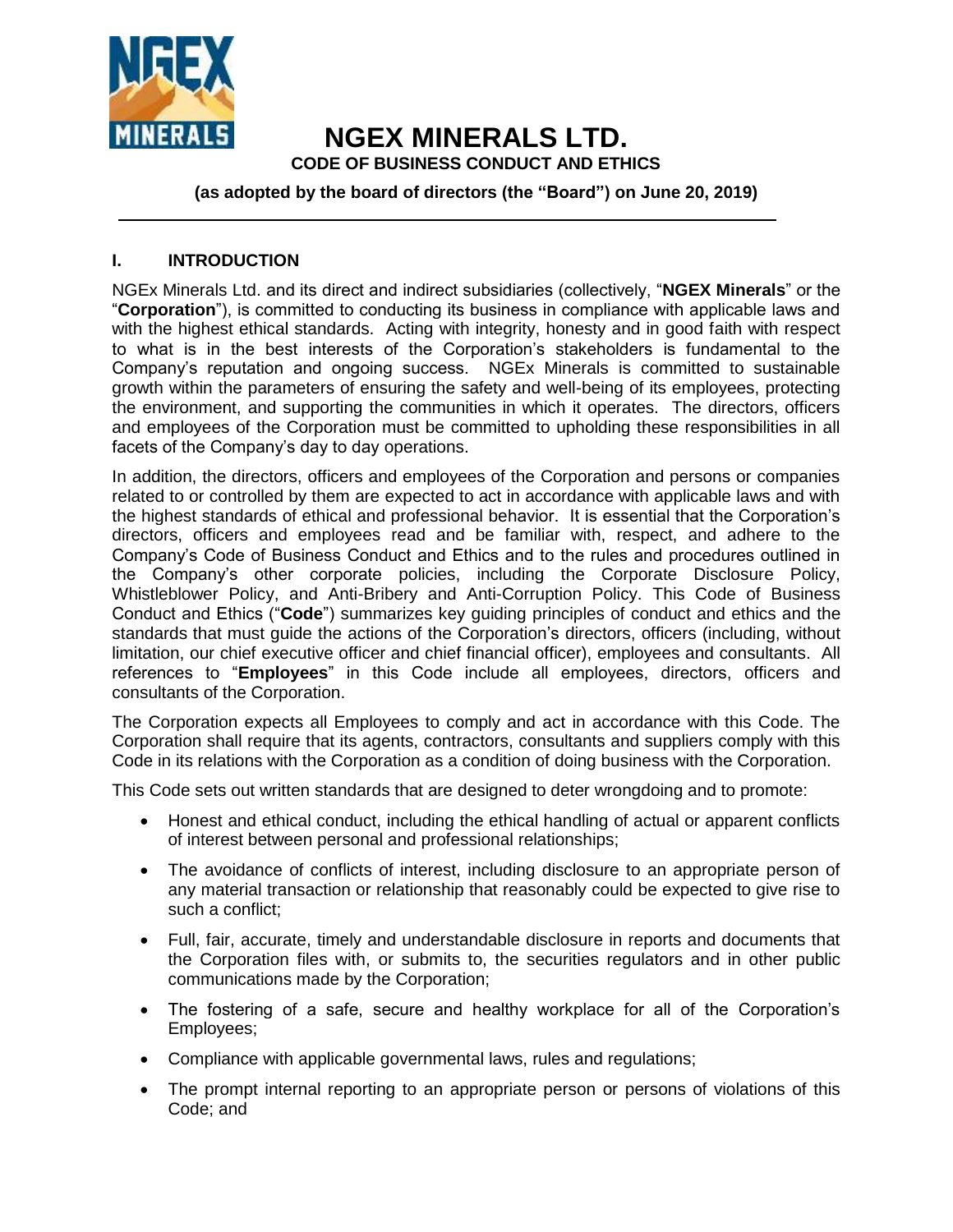• Accountability for adherence to this Code.

While covering a wide range of practices and procedures, this Code cannot and does not cover every issue that may arise, or every situation in which ethical decisions must be made, but rather sets forth key guiding principles of business conduct that the Corporation expects of its Employees. This Code should be read in conjunction with the Corporation's other corporate policies and procedures, including those related to corporate disclosure, insider trading, and the protection of confidential information.

# **II. COMPLIANCE WITH LAWS, RULES AND REGULATIONS**

The Corporation is strongly committed to conducting its business affairs with honesty and integrity and in full compliance with all laws, rules and regulations applicable to the Company's business in the countries in which it operates. Each employee must at all times respect and obey such laws, rules and regulations, including insider trading laws, and should avoid any situation that could be perceived as improper, unethical or indicate a casual attitude towards compliance with such laws, rules and regulations. Although not all Employees are expected to know the details of all of these laws, it is important to know enough to determine when to seek advice from appropriate personnel. No Employee may commit an illegal or unethical act, or instruct or authorize others to do so, for any reason, in connection with any act, decision or activity that is or may appear to be related to his or her employment by or position with the Corporation.

## **III. INSIDER TRADING**

Employees who have access to confidential information are not permitted to use or share that information for stock trading purposes. All non-public information about the Corporation or its partners and associates or affiliates should be considered confidential information. To use nonpublic information for personal financial benefit or to "tip" others who might make an investment decision on the basis of this information is not only unethical but also illegal. If you have any questions, please consult the chair of the Corporation's Audit Committee.

Employees are not permitted to purchase financial instruments, including for greater certainty, prepaid variable forward contracts, equity swaps, collars or units of exchange funds that are designed to hedge or offset a decrease in market value of the Corporation's shares, held, directly or indirectly, by such employee.

## **IV. CONFLICTS OF INTEREST**

All Employees have an obligation to act in the best interest of the Corporation. Any situation that presents an actual or potential conflict between an Employee's personal interests and the interests of the Corporation should be reported to the chair of the Corporation's Audit Committee. Any Employee has a conflict of interest when his or her personal interests, relationships or activities, or those of a member of his or her immediate family, interfere or conflict, or even appear to interfere or conflict, with the Corporation's interests.

A "**conflict of interest**" can arise when an individual's private interest interferes in any way – or even appears to interfere – with the interests of the Corporation as a whole. A conflict situation can arise when an Employee takes actions or has interests that may make it difficult to perform his or her work objectivity and effectively. Conflicts of interest can also arise when any Employee, or a member of his or her immediate family, receives improper personal benefits as a result of his or her position at the Corporation. Employees shall perform the responsibilities of their positions on the basis of what is in the best interests of the Corporation and free from the influence of personal considerations and relationships. By way of example, a conflict of interest may arise if any Employee: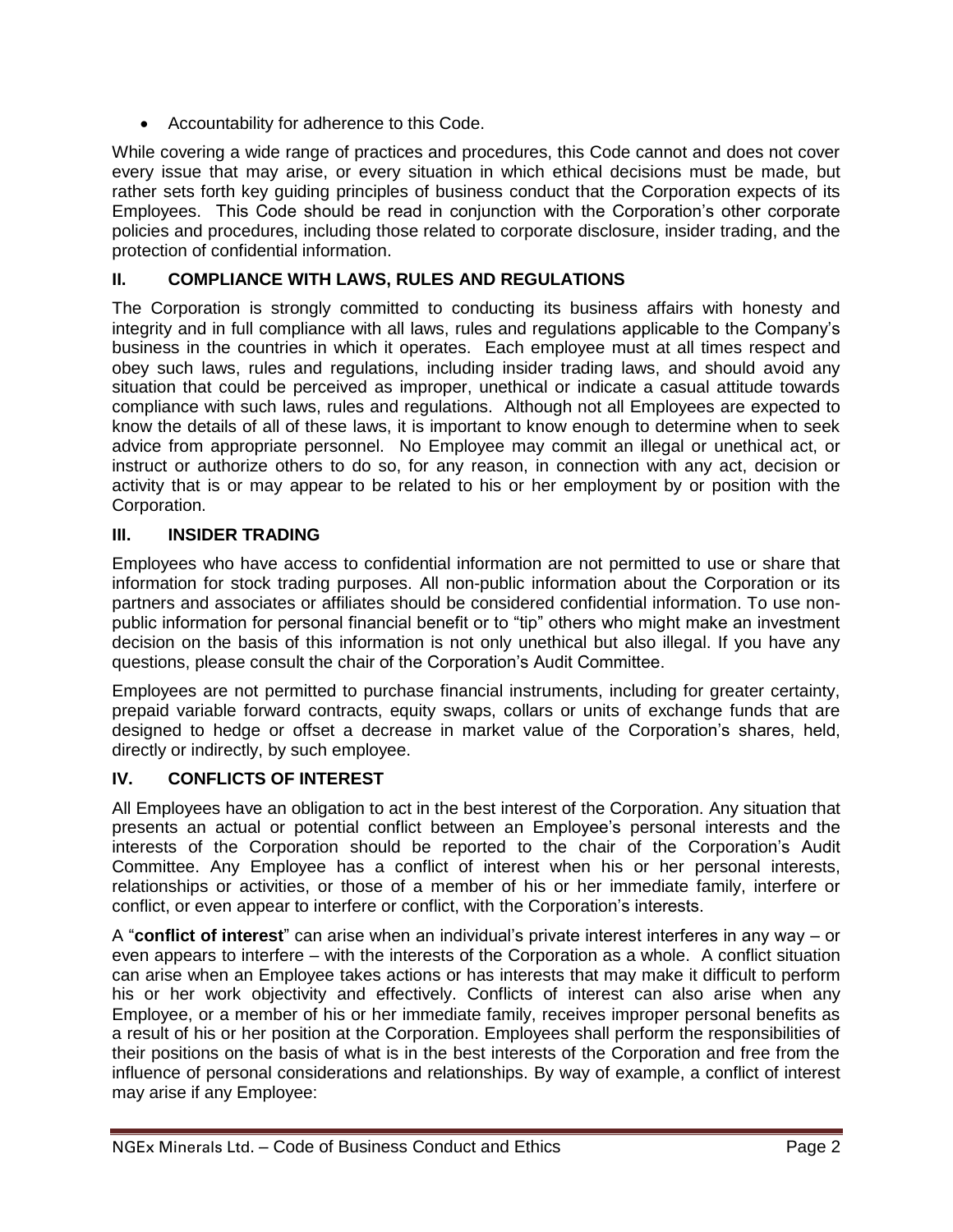- Has a material personal interest in a transaction or agreement involving the Corporation;
- Accepts a gift, service, payment or other benefit (other than a nominal gift) from a competitor, supplier, or customer of the Corporation, or any entity or organization with which the Corporation does business or seeks or expects to do business;
- Lends to, borrows from, or has a material interest in a competitor, supplier, or customer of the Corporation, or any entity or organization with which the Corporation does business or seeks or expects to do business (other than routine investments in publicly traded companies);
- Knowingly competes with the Corporation or diverts a business opportunity from the Corporation;
- Serves as an officer, director, employee, consultant, or in any management capacity, in an entity or organization with which the Corporation does business or seeks or expects to do business (other than routine business involving immaterial amounts, in which the director, officer or employee has no decision-making or other role);
- Knowingly acquires, or seeks to acquire an interest in property (such as real estate, mineral rights, water rights, surface rights, securities, or other properties) where the Corporation has or might have, an interest or has a material interest in an entity or organization with which the Corporation does business or seeks or expects to do business; or
- Participates in a venture in which the Corporation has expressed an interest.

Employees are expected to use common sense and good judgment in deciding whether a potential conflict of interest may exist.

## **V. CONFIDENTIALITY OF CORPORATE INFORMATION**

Employees must maintain the confidentiality of information entrusted to them by the Corporation or its partners and associates or affiliates, except when disclosure is authorized or legally mandated. Confidential information includes all non-public information that might be of use to competitors or might be harmful to the Corporation or its partners and associates or affiliates, if disclosed.

#### **VI. FAIR DEALING**

The Corporation complies with and supports laws, which prohibit restraints of trade, unfair practices or abuse of economic power. The Corporation shall deal fairly and lawfully with all customers, suppliers and contractors when purchasing or furnishing goods or services. In awarding contracts, the Corporation and its Employees will consider factors such as the need for the services, total cost, quality and reliability. Where applicable, the Employee should also perform a cost benefit analysis.

Directors, officers and employees of the Corporation and its subsidiaries are expected to be familiar with and to adhere to the Corporation's other corporate policies and procedures which supplement this Code of Business Conduct and Ethics.

## **VII. PROTECTION AND PROPER USE OF CORPORATE ASSETS**

All Employees must endeavour to protect the Corporation's assets and ensure their efficient use. Theft, carelessness and waste have a direct, negative impact on the Corporation's image and profitability. All of the Corporation's assets must only be used for legitimate business purposes.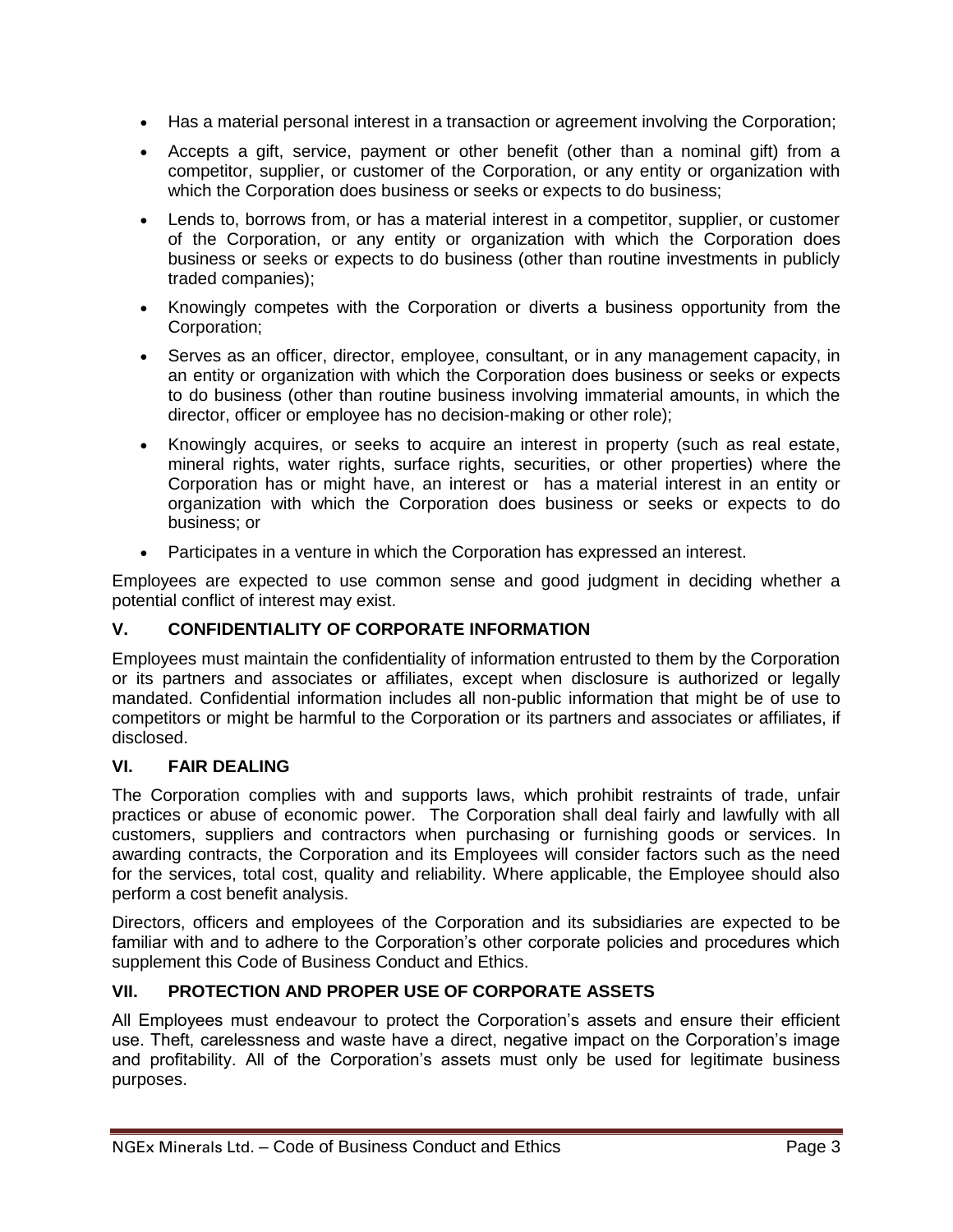The obligation of Employees to protect the Corporation's assets includes its proprietary information. Proprietary information includes intellectual property such as business, marketing and corporate development information, plans, engineering and all technical information, databases, records, salary information and any unpublished financial or technical data and reports. Unauthorized use or distribution of this information would violate this Code. It could also be illegal and result in civil or even criminal penalties.

#### **VIII. FINANCIAL REPORTING AND RECORDS**

The Corporation maintains a high standard of accuracy and completeness in its financial records. These records serve as a basis for managing our business and are crucial for meeting obligations to Employees, investors, lenders, customers and others, as well as for compliance with regulatory, tax, financial reporting and other legal requirements. Employees who are responsible for the Corporation's business records or who are involved in the preparation of regulatory or financial reports have an added responsibility to fairly present all information in a truthful, accurate and timely manner.

No Employee shall exert any influence over, coerce, mislead or in any way manipulate or attempt to manipulate the Employees who are responsible for the Corporation's business records, or the independent auditors of the Corporation.

The Corporation must maintain all records in accordance with laws and regulations regarding retention of business records. The term "business records" covers a broad range of files, reports, business plans, receipts, policies and communications, including hard copy, electronic, audio recording, microfiche and microfilm files whether maintained at work or at home. The Corporation prohibits the unauthorized destruction of or tampering with any records, whether written or in electronic form, where the Corporation is required by law or government regulation to maintain such records or where it has reason to know of a threatened or pending government investigation or litigation relating to such records.

## **IX. RESPECT FOR THE HEALTH AND SAFETY OF ALL EMPLOYEES**

The Corporation is committed to making its workplace safe, secure and healthy for its Employees and others. The Corporation complies with all applicable laws and regulations relating to safety and health and the environment in the workplace. The Corporation expects each Employee to promote a positive working environment for all and to comply with the Corporation's policies concerning environmental, health and safety matters. Employees should immediately report any unsafe or hazardous conditions or materials, injuries and accidents connected with the Corporation's business and any activity that compromises his or her security or the security of others to his or her supervisor. No Employee shall work under the influence of any substances that would impair the safety of others.

The Corporation prohibits abusive or harassing conduct by its Employees toward others, such as sexual advances, comments based on ethnicity, religion or race or other non-business, personal comments or conduct that makes other uncomfortable in their employment with the Corporation. The Corporation encourages and expects all Employees to report harassment or other inappropriate conduct as soon as it occurs. All threats or acts of physical violence or intimidation are prohibited.

The Corporation's employment decisions will be based on reasons related to its business, such as job performance, individual skills and talents and other business-related factors. The Corporation requires adherence to all applicable federal and provincial employment and labour laws. In addition to any other requirements of applicable laws in a particular jurisdiction, the Corporation prohibits discrimination in any aspect of employment based on sex, race, color, religion, national origin, disability or age, within the meaning of applicable laws.